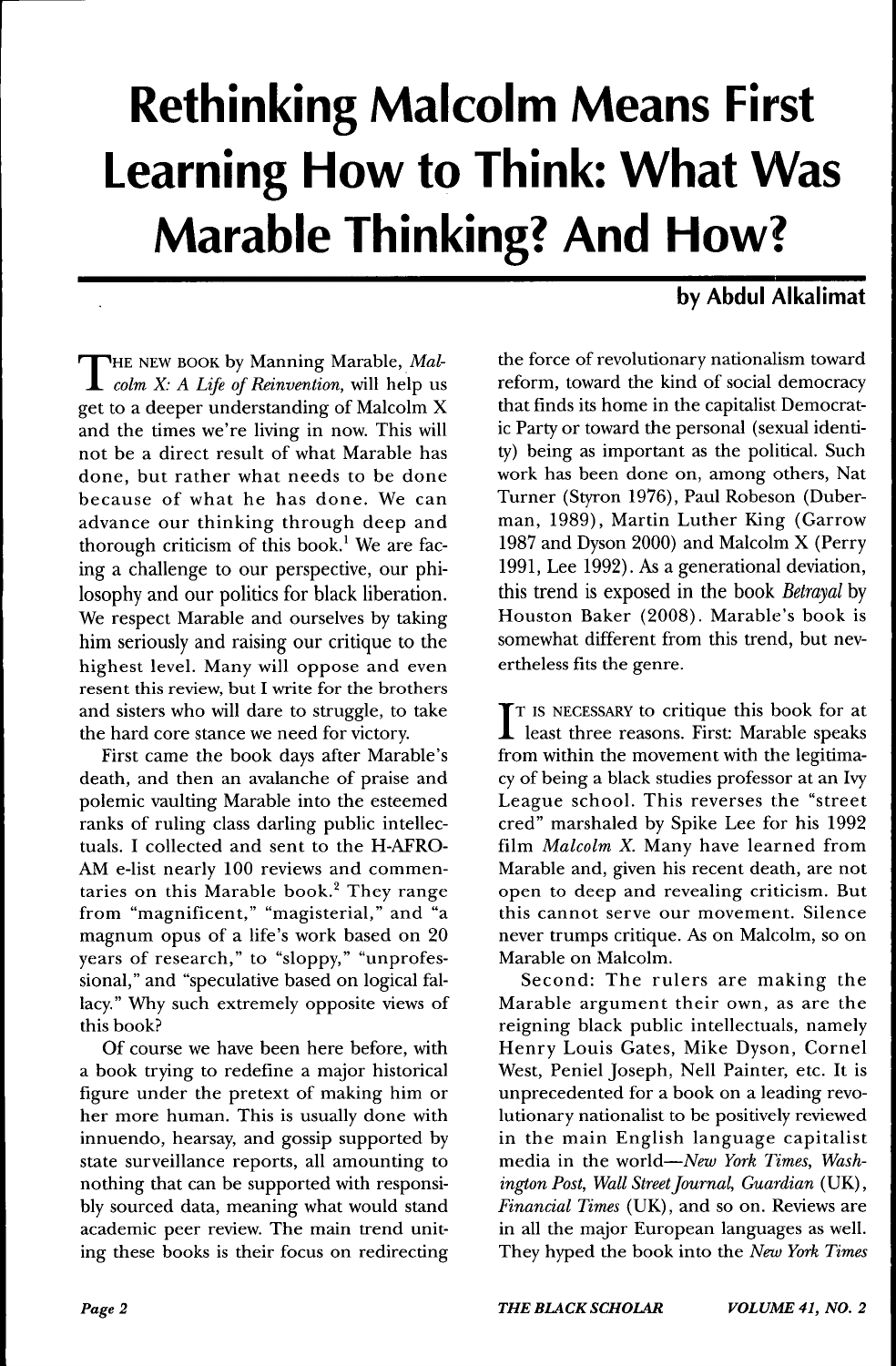hardback non-fiction bestseller list for five weeks: April 24, no. 3 on the list; May 1, no. 6; May 8, no. 13; May 15, no. 16; and May 22, no. 34.

But third and most important of all is the fact that the issues are fundamental and involve both what we think and how we think. This is my main concern. Elijah Muhammad wrote several books on "How to Eat to Live." Now we need to focus on "How to think to Live!" And by live, I mean to affirm our radical black tradition, to critique and resist all forms of oppression and exploitation, and to chart a path of social justice toward social transformation.

We need to consider perspective, philosophy, and politics in critiquing *Malcolm X: A Life of Reinvention.* Our concern is to probe past the specific inaccuracies, innuendos, and judgmental conclusions to get at the basics of how to think to live.

### **Perspective**

FIRST, the question of perspective: Whose<br>eves do we use to see? Whom do we eyes do we use to see? Whom do we intend to hear us? One of the great paradigm shifts of black studies is to reclaim and reorient the relationship between black intellectuals and their community. We began to speak to and with each other without necessarily seeking the approval of white authority. We sought peer review from each other and the brothers and sisters off campus. We wanted to understand each other and map our agreements and disagreements, find the intertextuality of our traditions (meaning black liberation theology, womanism, nationalism, pan-Africanism, and socialism), and base our understanding on the dogmas and debate of these traditions.

Marable says this of his collaboration with his Viking editor: "Kevin and I communicated almost daily, discussing various versions of chapters, in the effort to build a narrative to reach the broadest possible audience." (Marable 2011, p. 492; unless noted all page numbers are from this book)

This explains why he regards the Organization of African American Unity (OAAU) as "controversial" (p. 2) and not merely what it was, an attempt to bring the united front strategy of the Organization of African Unity (OAU) to the black liberation movement. Who considered it controversial? He refers to alleged "anti-semitic slurs" (246) without putting this in the context of a necessary struggle against Zionism and the relative power of blacks and Jews in New York City. He regards the surveillance of the state as legitimate rather than as flawed disinformation spread to discredit and disorient. No serious black liberation perspective would allow this.

On the one hand, Marable contributes interesting summations of Harlem (51-64) and Islam (79-86), but he is noteworthy for not engaging any of the major writers who have done serious research which has resulted in viewpoints different from his own. A good example of this is Bill Sales' work on the OAAU, listed in the bibliography but not engaged in the text. Nor does Marable engage the primary references used by Sales, notably the main state surveillance of the OAAU. And the same goes for James Cone and his definitive comparison of Malcolm X and Martin Luther King. Both Sales and Cone were members of the Malcolm X Work Group, a collective of intellectual activists working collaboratively on research about Malcolm X and holding important symposia in 1987, 1988, and 1989.<sup>3</sup>

PERHAPS the most cold-blooded negation is<br>his statement that Malcolm has to be res-ERHAPS the most cold-blooded negation is urrected for black people, where most certainly he should have said most white people. Black people have never forgotten Malcolm X, and certainly the state and white intellectuals haven't either. He was more of an icon in the black radical tradition than even Martin Luther King, Jr. The primary reference for this can be found in the website BrotherMalcolm.net, where there are lists of schools, parks, cultural events, academic lectures and many other things named after Malcolm in communities all over the world. Included are the proceedings of the historic 1990 international conference on Malcolm X, "Radical Tradition and Legacy of Struggle."4

Perhaps the most egregious omission in this regard is the failure to mention Preston Wilcox. Not only had Preston been a profes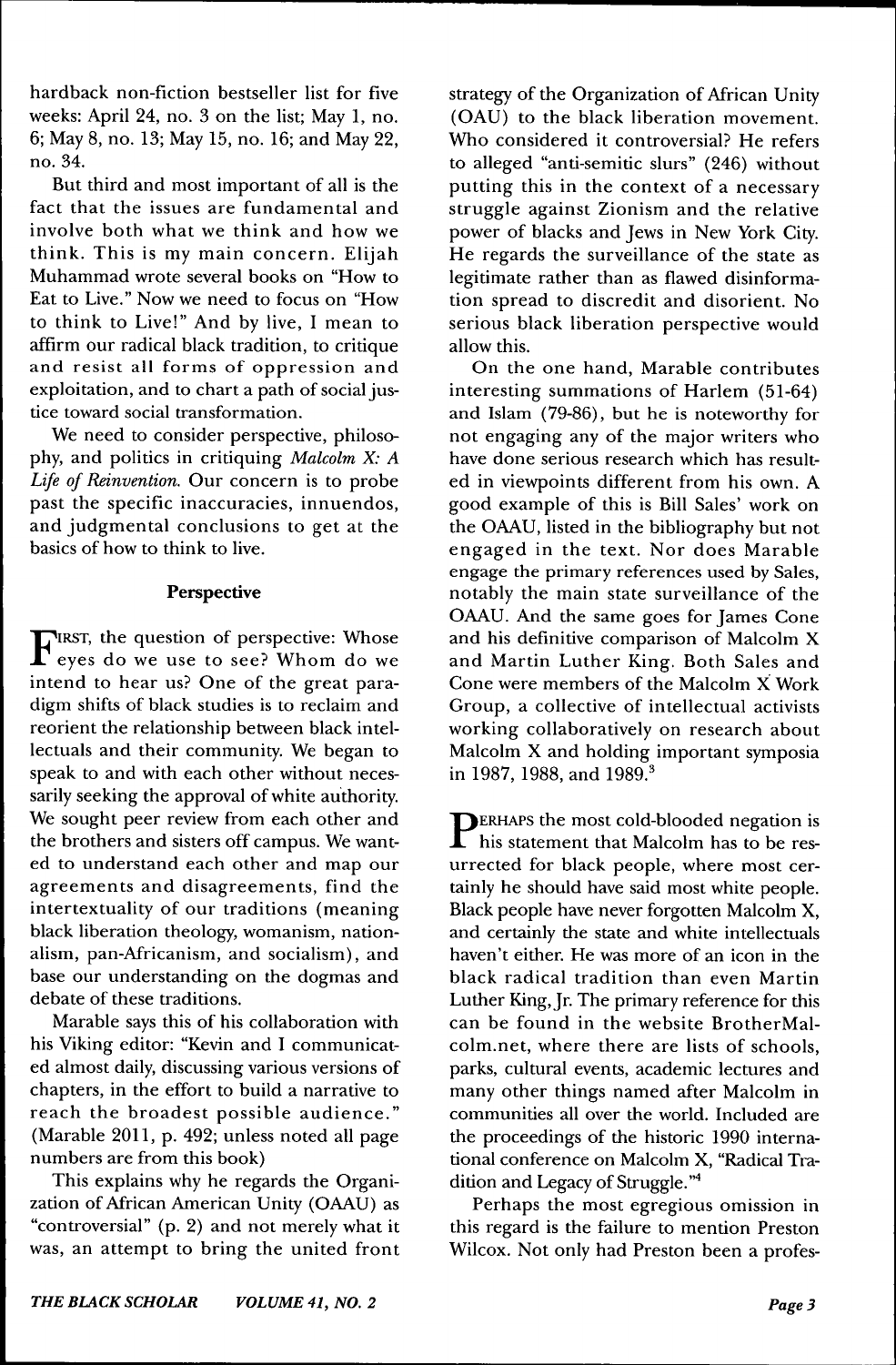sor at Columbia University, but he was the founder of the Malcolm X Lovers Network. As a community-based archivist, for decades he sent out mailings of the news clippings and ephemera he collected at the community level, fiyers of events, petitions, documentation of naming ceremonies, debates and lectures, conferences, etc. He was a long time resident of Harlem and left his papers to the Schomburg Center.<sup>5</sup> To ignore Preston Wilcox is to show no respect for the black community and its community-based intellectuals who have always kept the memory of Malcolm alive.

The perspective of Marable's book is not the black studies approach of respecting our own tradition. Instead it gives credence to such as the Bruce Perry book on Malcolm (1991), which was written as a police agent's attack filled with lies and innuendo. What was Marable thinking? Or not thinking?

### **Philosophy**

Now let us take up issues of philosophy.<br>Here I want to focus on two questions: Here I want to focus on two questions: what is real? And how does reality change? In other words, this is an investigation as to whether Marable uses a dialectical materialist philosophy in this book. How was Marable thinking?

First, what is dialectical materialism? Materialism is a philosophical position that affirms the existence of the material world outside of and independent of our consciousness, hence we must be in the world and engage it in order to come to any understanding of it. This means that when you want to speak about the world you have to provide material evidence so that others can evaluate whether and how your words correspond with material reality. Dialectics is about the nature of reality, that everything is in motion, and this motion refiects the conflicting tensions between contradictions. Most things have many contradictions, but in general there is always a principle contradiction that dominates the identity of that reality. External contradictions are the conditions for change, but internal contradictions are the basis for change. So to understand something we have to include both the external

and the internal contradictions as part of our analysis. This is a philosophical approach that is essential for understanding the complexity of the world, human society, and of course important historical figures.

IN SUM, we can say that philosophy is not<br>
(and should not be portrayed as) a mys-(and should not be portrayed as) a mystery but something that all of us can master. This is clearly a different approach to philosophy than the archaic approaches usually associated with philosophy as an academic discipline. For our purposes here, there are two fundamental philosophical questions:

l.How do we know something? This gets at our grasp of material reality. We all think we know some things so how do we know what we think we know?

2.And, so what? How does our understanding capture the nature of reality such that we understand the motion of how things change, how change comes about?

In this regard, Marable sets a high standard for this book:

My primary purpose in this book is to go beyond the legend; to recount what actually occurred in Malcolm's life. I also present the facts that Malcolm himself could not know, such as the extent of illegal EBI and New York Police Department Surveillance and acts of disruptions against him, the truth about those among his supporters who betrayed him politically and personally, and the identification of those responsible for Malcolm's assassination. (12)

First, when you apply the revolutionary mandate "no investigation, no right to speak," the book comes up short for a lack of evidence. Why not provide the source and let the reader be the judge? Here are some examples of statements with no evidence presented in the 63 pages of footnotes:

- 1. Page 12 "55 year old audio tapes" are cited as having been reviewed by Marable but no additional information is given like number of tapes, dates, etc. Good scholarship requires documentation of evidence so it can be checked by others.
- 2. Page 22 "Amy Jacques Garvey...may have been involved in Eason's assassination," a statement based on the conjecture in a secondary source
- 3. Page 36 "He may have also believed that his mother's love affair [was] a

*Page 4 THE BLACK SCHOLAR VOLUME 41, NO. 2*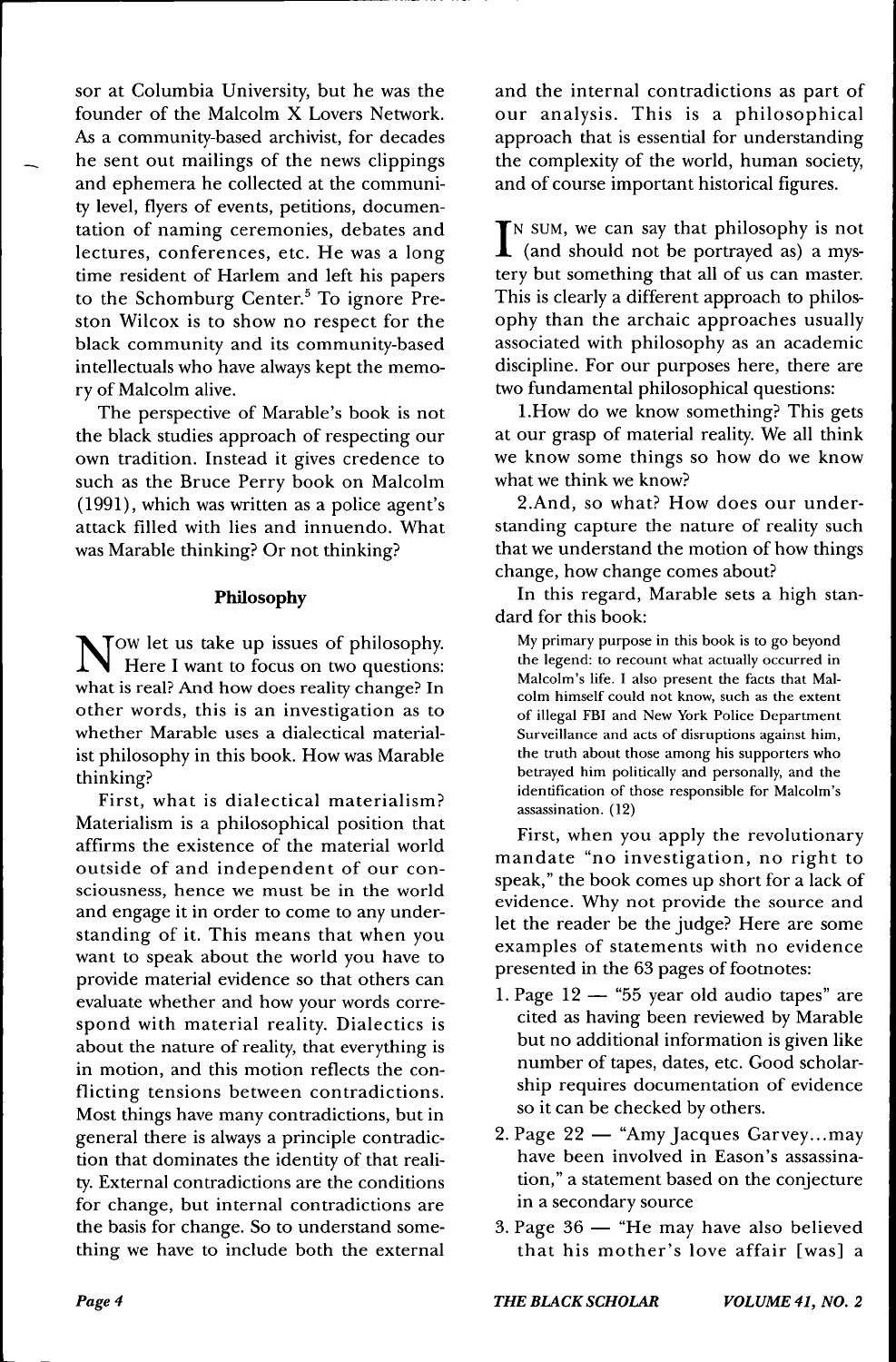betrayal of his father." Here Marable is practicing psychoanalysis without any data to back this conclusion.

- 4. Page 123 He states of the Nation of Islam (NOI) membership, "until 1961, it would expand more than tenfold, to...seventy-five thousand members." Again no source (NOI? FBI?) so why should we consider this a fact?
- 5. Page 137 "James Warden...son of a labor organizer who may once have been a member of the Communist Party." He interviewed Warden on three occasions, so why no indication of the source of this? Exactly what was said? James Warden, now Abdullah Abdur Razzaq, stated during the Malcolm X Museum forum on the book, held at the Schomburg Center on May 2011, that he was totally misquoted in the book, and he has the transcripts of his interview to prove it. Wassup?
- 6. Page 147 Referring to his wife Betty: "Malcolm rarely, if ever, displayed affection toward her." But then on page 180 Marable writes: "Malcolm conveyed his love for her." Which is it? And without evidence, how can we believe the amateurish psychoanalysis he presents?
- 7. Pages  $174-175$  "a fire broke out in Louis's home...most NOI members believed (Ella) Collins was responsible." Again, no evidence.
- 8. Page 247 Elijah Muhammed "interpreted the *[Autobiography]* as evidence of Malcolm's vanity but [decided] at least temporarily, to cater to this." Here Marable's father-son Freudian analysis about Elijah Muhammad and Malcolm X remains speculative without even a footnote that exposes the intellectual framework for such an idea. This idea is at least more responsibly argued in Wolfenstein (1981).
- 9. Page 256 Regarding Malcolm's analysis of the 1963 March on Washington, Marable writes that his "version of events was a gross distortion of the facts—yet it contained enough truth to capture an audience of unhappy black militants." Does Marable think his assessment is so self-evident that it needs no support? Who is he writing to?
- 10. Page 266 Regarding the notion that Malcolm was romantically involved with a woman whom Elijah Muhammad got pregnant: "no one else—not even James 67X—has made such a claim." So why such a big deal out of this sexual controversy on at least five different places in the book?
- 11. Page 268 "nearly every individual be trusted would betray that trust." Again, such a global statement without proof can only sow the seeds of distrust in the movement and go against those living who were close to Malcolm.
- 12. Page 284 "There is evidence that Malcolm may have met with the leaders of the Communist Party's Harlem branch..." Now, while this is perfectly possible, why no documentation of the evidence? And what about Bill Epton?^
- 13. Page  $294 -$  "...it is likely that no more than two hundred members in good standing quit the sect: less than 5 percent of all mosque congregants." Why use the pejorative word "sect" for the NOI? And, again, what is the source of these numbers?
- 14. Page 423 "Sharon 6X may have joined [Malcolm] in his hotel room." Again, a damning statement with no evidence whatsoever.
- 15. Page 469 "The organization's archival heritage...were *[sic]* largely destroyed, and a new memory, branded by orthodoxy, was imposed." What is the source for this? There are several organizations who claim to have the archives, so why does Marable think they are gone? And who imposed what new memory? While many may believe this, a serious work of scholarship would provide some kind of proof.

The basic trend of these 15 points tells us that this is a poor job of empirical scbolarship. Moreover, only about 20 percent of the 63 pages of footnotes come from primary sources. The rest of the footnotes come from published work based on others people's research. And Marable hardly ever engages the serious scholarship of others, and fails to give any credit to his first project director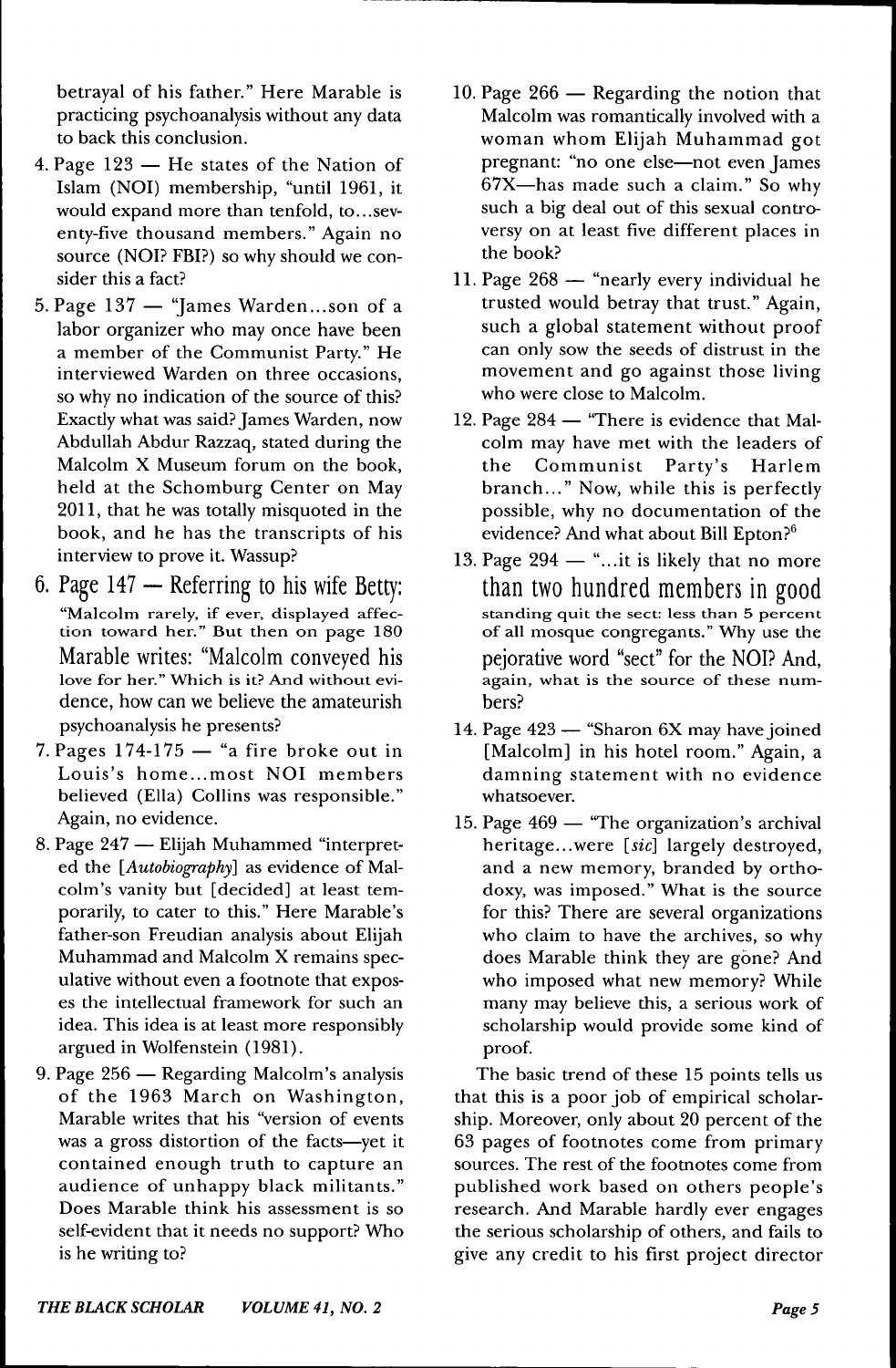who guided the day-to-day research effort, Cheryl Greene—not even a mention in the acknowledgments.

Marable states in the acknowledgments, "Elizabeth Mazucci was largely responsible for building the Malcolm X chronology..." In fact, the first chronology on his Columbia University website was lifted entirely from our BrotherMalcolm.net site without any attribution. I had to protest to Marable, and when I got no response from him I wrote to the Columbia administration. The page was taken down, but no one gave me the courtesy of a response. Marable then reposted the chronology with a new format and a couple of new dates added, but still with no acknowledgement of sources. Marable and I were among the five founders of the Black Radical Congress, but this was hardly the move of a comrade, or a brother, or an honest scholar.

THE OVERARCHING philosophical error in<br>this book is suggested by the title, *Malcolm*<br>*X: A Life of Reinvention*. There are two incorrect HE OVERARCHING philosophical error in this book is suggested by the title, *Malcolm* aspects to this fundamental idealist error. First, Marable discounts Malcolm's own autobiography, writing, "In many ways, the book is more Haley's than its author's: because Malcolm died in February 1965, he had no opportunity to revise major elements of what would become known as his political testament." (9)

I was at the 1992 Knoxville, Tennessee auction of the papers from the Haley estate and reviewed the documents such as the final copy edited by Malcolm, and the missing chapters. After but a quick scan I don't believe there is any basis for this authorial challenge, which seems like just another attack on Malcolm X.<sup>7</sup> The *Autobiography* was not a life invented by Alex Haley. The documents in question were purchased by Detroit attorney Greg Reed, and we await their release for a closer examination.<sup>8</sup> Reed also has obtained a trove of documents recovered from the papers of a former member of the NOI in Detroit that will increase the archives we have.<sup>9</sup>

Second, Marable suggests that Malcolm opportunistically invented and re-invented himself as a form of self-promotion, "to package himself to maximum effect." (10) He thinks the process was based on intentional agency by Malcolm X himself. Does consciousness determine being, or does being determine consciousness? Marable takes the first approach, while I suggest a materialist perspective that follows this observation by Karl Marx: "It is not the consciousness of men that determines their being, but, on the contrary, their social being that determines their consciousness." $10$  We must look to the concrete circumstances of Malcolm's life and how the interplay of external and internal forces played out in his dialectical transformations.

THERE IS NO EVIDENCE that Malcolm deliberately reinvented himself. Rather, as HERE IS NO EVIDENCE that Malcolm delibwith anyone who matures, the stages of Malcolm's life can be understood as resulting from the dialectic of his consciousness and his concrete experiences. His ideas about himself and the world were negated by his experience, compelling him forward, even against his will at times. He was a youth believing in and wanting to be part of society, but the negation of dominant society by his father and his mother, and then the negations of Malcolm by his teachers and his foster home experience all made him reject mainstream aspirations and pulled him into the street and being an oudaw. As an outlaw, the state negated him and put him in the joint, where he continued being a satanic character. In opposition to this negation, his family and fellow prisoners then provided support and a path into a new form of consciousness and being. He cleaned up and began to recapture consciousness, to follow the path of his father and family. As Malcolm Little he was in moderately sized Midwestern cities (Omaha, Milwaukee, East Lansing). As Detroit Red, he was in large East Coast cities (Boston, New York, Washington, DC). What was a constant was his eagerness to learn and achieve, first as an affirmation of society, then when negated as a negative force in society.

O NCE MALCOLM X joined the NOI, led by his family members, he combined the lessons of both earlier stages of his life and built its membership up by going among the gangsters, the negated and most oppressed, and raising them into the lifestyle that his parents taught him and Elijah Muhammad reaffirmed—all of them moral, disciplined.

*Page 6 THE BLACK SCHOLAR VOLUME 41, NO. 2*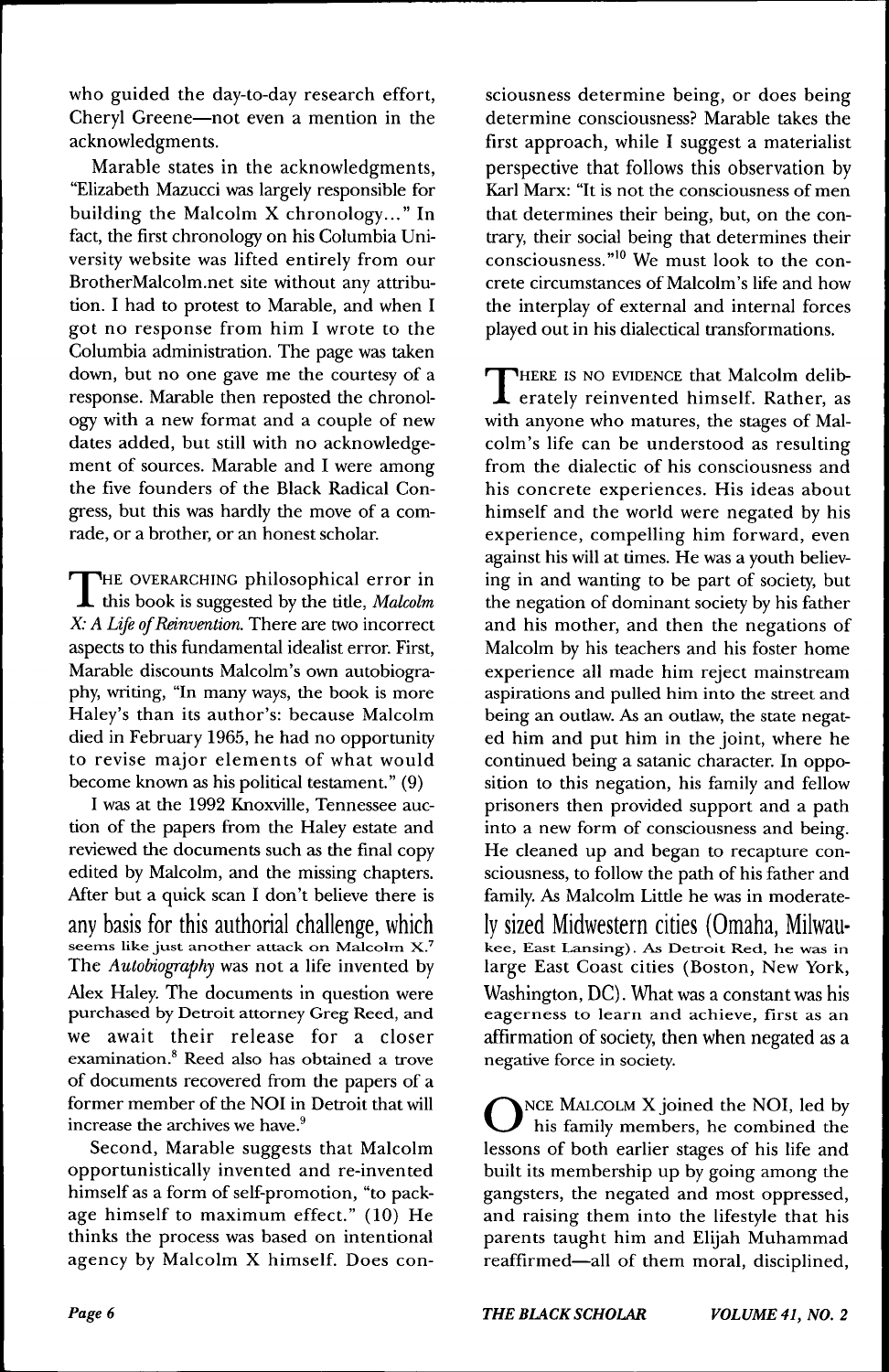and proud people. And at least three more forces changed Malcolm X. First, he was appointed by the NOI to become National Minister and travel the county at the same time that the national freedom movement was reaching its peak in terms of consciousness and mobilization. He read and engaged with activists. While he changed many, he was also changed. Second, the police attacked and killed members of the NOI<sup>11</sup> and Malcolm was ready for action that far exceeded what the NOI was prepared to do. Third, the world situation was ablaze with armed struggle for national liberation, from Vietnam to Africa, Cuba and Latin America. He followed these movements very closely. His three great Detroit speeches from 1963, 1964 and 1965 make this very clear. $^{12}$ 

His final break with the NOI was conditioned by these external factors and two more factors internal to the NOI. One was Elijah Muhammad violating his own moral teachings regarding adultery. Two was Malcolm's direct violation of the central leadership's order of silence on the Kennedy assassination. Elijah Muhammad negated himself; Malcolm, having internalized the external political forces acting on him, negated the order of silence.

Malcolm's new status free from the confines of the NOI was reinforced by his continued movement into Sunni Islam via his Hajj and his continued movement into world revolution by extensive trips abroad in Europe and Africa. My argument is that Malcolm's life is not a self-invention process intended through Malcolm's agency, but a global process that summed up the journey so many were to make from the oppressed, through the street, to black self-determination, to revolutionary. This is the dialectical materialism of social change in the late  $20<sup>th</sup>$  century, and on that basis people held and hold Malcolm in the highest regard and lived and are living the life he epitomized.

#### **Politics**

Now we come to politics, and the strategy<br>and tactics advocated by Malcolm X. and tactics advocated by Malcolm X. Strategy is the long term view of how to seize power and transform society, making clear what forces in society can be counted on and

what forces one will have to fight. Strategy also focuses on the goals of a struggle. Tactics are the methods used in the day-to-day struggle in which a lot of flexibility and innovation is needed in the tit-for-tat encounters with the enemy and in mobilizing the masses of people. Tactics are subordinate to strategy, and can't be equated or one confuses the zigzag of the struggle with the goal and basic plan for mobilization, organization, and victory.

On a global level, Marable gives us a clue of how he invents his own Malcolm X. He states:,"The United Nations World Conference Against Racism, held in Durban, South Africa in 2001, was in many ways a fulfillment of Malcolm's international vision" (485). This is ridiculous. Malcolm X would have condemned the Durban meeting just as he did the 1963 March on Washington. Apparently the writer of the epilogue of Marable's book forgot what the writer of chapter four had written: "Black American leaders, Malcolm now urged, must 'hold a Bandung Conference in Harlem'" (120). Durban was a conference in which the imperialists were trying to assert their hegemony over antiracism and decolonization. Bandung was a Third World gathering to plan unity and resistance in opposition to the imperialists.<sup>13</sup> Malcolm X never believed an honest discussion could be held with imperialists. He would have predicted what actually happened in Durban: the US imperialists blocked any open debate in order to defend their client state, Israel.

ON MALCOLM X's political thinking, Ma-<br>rable writes: "Despite his radical<br>rhetoric, as 'The Ballot or the Bullet' makes N MALCOLM X'S political thinking, Marable writes: "Despite his radical clear, the mature Malcolm believed that African Americans could use the electoral system and voting rights to achieve meaningful change" (484). Here Marable refuses to embrace the dialectical thinking of Malcolm X. First, Malcolm's thinking was grounded in the radical black tradition. See what Frederick Douglass wrote 100 years earlier in an article tided 'The Ballot and the Bullet":

If speech alone could have abolished slavery, the work would have been done long ago. What we want is an anti-slavery government, in harmony with our anti-slavery speech, one which will give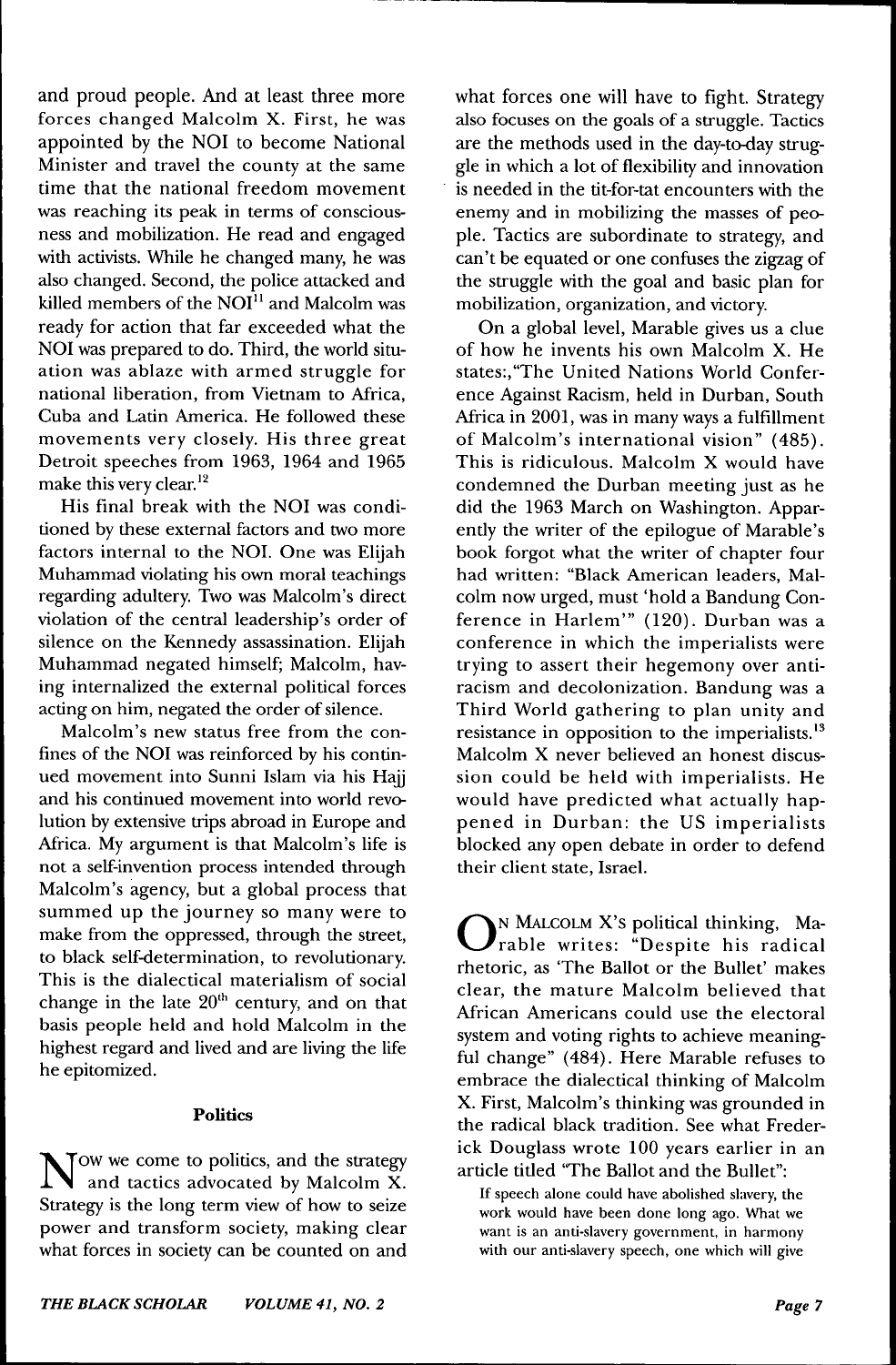effect to our words, and translate them into acts. For this, the ballot is needed, and if this will not be heard and heeded, then the bullet. We have had cant enough, and are sick of it. When antislavery laws are wanted, anti-slavery men should vote for them; and when a slave is to be snatched from the hand of a kidnapper, physical force is needed, and he who gives it proves himself a more useful anti-slavery man than he who refuses to give it, and contents himself by talking of a "sword of the spirit." (1859, reprinted in Douglass 1950, p. 457-458)

The ballot or bullet theme in black radicalism is in fact a fundamental tenet of *American* politics. It was part of the ideological rationale for the American anti-colonial war of liberation from England. It was stated in the 1776 Declaration of Independence, 235 years ago. Read the full text<sup>14</sup> if you want to understand the tradition on which Malcolm X stands—a radical American tradition.

MALCOLM'S "Ballot or the Bullet" speech<br>was part of his spring 1964 offensive. It is important to be clear on the historical context in which he was giving political leadership. Forces that preceded and surrounded him undoubtedly impacted his thinking:

- l.The increasingly militant struggles in the South, especially those led by Medgar Evers after the brutal murder of Emmett Till in 1955.
- 2. Robert Williams and his Monroe, North Carolina armed self-defense strategy as summed up in his book *Negroes with Guns* (1962).<sup>15</sup>
- 3. The armed group Deacons for Defense and Justice formed in Louisiana in 1964<sup>16</sup>
- 4. The Revolutionary Action Movement, a group led by Max Stanford, who went on to influence the development of the Black Panther Party. This was the only other organization that Malcolm X joined. (Stanford 1986)

President John F. Kennedy was assassinated in November 1963. Vice President and then President Lyndon B. Johnson consolidated his own leadership by staying the course and supporting major civil rights legislation, so the Civil Rights Act of 1964 was signed into law on July 2, 1964. During the summer of 1964 SNCC led the civil rights organizations

that had formed into a coalition called COFO in 1962 for a major offensive in Mississippi. This was the Mississippi Summer Project. Hundreds of activists poured into the state and confronted the heart of racist state power. The House passed the bill in February 1965, but a Senate filibuster held it up. The Senate filibuster ended on June 19. Three movement activists (Goodman, Chaney and Schwerner) were martyred by assassination in Philadelphia, Mississippi on June 21. Out of the Mississippi Summer Project came a politicat party, the Mississippi Freedom Democratic Party (MFDP). (It was the MFDP that brought Fannie Lou Hamer to Harlem in 1964, where she appeared on a platform with Malcolm X.) From the local precinct level to a delegation going to the national convention, the MFDP fought the racist party organization that excluded black people. The main civil rights leaders tried to get the MFDP to accept being seated at the convention without voice or vote. The MFDP, with SNCC, rejected this as a sellout. In the meantime, the bullets kept flying:

| 1963 June    | <b>Assassination of Medgar Evers</b> |
|--------------|--------------------------------------|
| 1964 July    | Rebellion in Rochester.              |
|              | New York                             |
| Aug.         | Rebellion in Philadelphia,           |
|              | Pennsylvania                         |
| 1965 Feb. 21 | Assassination of Malcolm X           |
| Aug.         | Rebellion in Watts, Los Angeles      |
| 1966 June    | Black Power slogan emerges in        |
|              | militant march in Mississippi        |
| July         | Rebellions in Cleveland, Ohio,       |
|              | and Omaha. Nebraska                  |
| Oct.         | Black Panther Party is organized     |
|              | in Oakland, California               |
| 1967 July    | Rebellions in Detroit and in         |
|              | Newark and Plainfield, New Jersey    |
| Oct.         | Assassination of Che Guevara         |
| 1968 April   | Assassination of Black Panther       |
|              | <b>Bobby Hutton and Martin</b>       |
|              | Luther King, Jr., and                |
|              | Rebellions in Chicago and            |
|              | more than 100 other cities           |
| 1969 June    | League of Revolutionary              |
|              | Black Workers is organized in        |
|              | Detroit                              |
| Dec.         | Assassination of Black Panther       |
|              | Fred Hampton                         |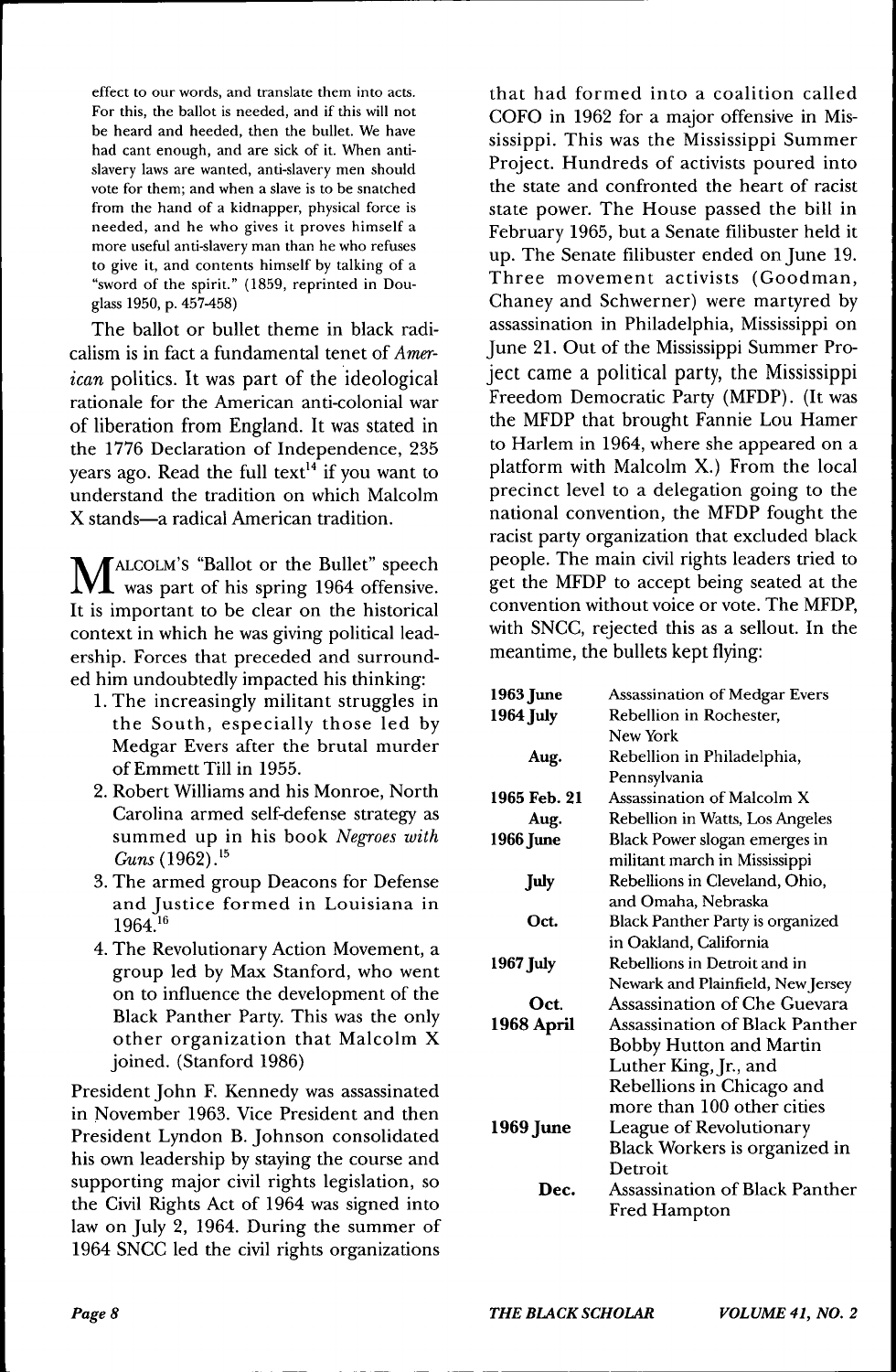IN 1965-66, the struggle was developing.<br>The defeat of the Watts rebellion led to The defeat of the Watts rebellion led to the ideological advance of the Black Power slogan, and the new revolutionary organization called the Black Panther Party, followed two years later by workers throwing up a new revolutionary force on the factory floor called the League of Revolutionary Black Workers. The US armed forces put down major urban rebellions, and assassination of black radical leaders continued.

The 1964 presidential campaign brought forward the ultra-right in the form of Barry Goldwater. By 1966 Black Power emerged as a key ideological slogan. Electoral victories led to the first major black Mayors of Cleveland, Ohio and Gary, Indiana. By 1968, things got even more extreme when Alabama governor George Wallace, the nation's leading segregationist politician, ran for president and won five southern states. In 1972 he also won five states, Florida, Mary-

land, Michigan, North Carolina, and Tennessee!" Richard Nixon was elected president in 1968 and 1972, but was run out of office in disgrace in 1974. A struggle for power was taking place.

Malcolm X laid the basis for understanding these events: the Senate filibuster and racist state power; the murders and the unity between the Klan and the government; and the emergence of Black Power in both electoral and more militant forms as well. This was indeed the ballot and the bullet,  $20<sup>th</sup>$ century edition.

The analysis that Malcolm laid out in his spring 1964 speeches amounts to a theory of the US racist capitalist state that is based on finding a strategy to fight against it. First, the power of the US ruling class as based on southern fascism, versus a black united front. Then, armed self-defense for black liberation as self-determination versus that racist state power.

Marable advances an argument that separates Malcolm from his legacy, a legacy that was in fact us, the black liberation movement. But no activist in that movement who was in motion at the time will believe his argument. It flies in the face of our experience.

#### **Why this book, at this time?**

WE HAVE REVIEWED Manning Marable's<br>book on Malcolm X as far as perspective, philosophy, and politics. But we still have an outstanding question — why *this* book, at *this* time? President George W. Bush was a right-wing standard bearer. We took to the streets to fight his policies. The resistance to the imperialist war on Iraq and then

Afghanistan produced a major antiwar movement with heightened consciousness that developed faster and with a sharper focus than the movement against the Vietnam War. But now we have the Obama moment. Barack Obama is a black face on US imperialism. While he has escalated Bush's war, and extended it into Libya, we have no antiwar movement challenging Obama's legitimacy. The ruling class is using a black man to advance the cause of neoliberalism. They are concerned more about banks "too big to fail" than unemployment and the suffering of the masses of people.

Maybe I should say Obama is our man doing their work. We voted for him but he lacks the guts to fight for us against the rulers and generals who govern. He seeks to compromise with right-wing Republicans and Democrats captured by the fascist Tea Party that holds 10 percent of the seats in Congress.

**R**ATHER than give us the Malcolm X of the Detroit Speeches, the Malcolm X we ATHER than give us the Malcolm X of the love and respect, Marable tries to cut him down to size with unsubstantiated arguments under the guise of trying to humanize Malcolm X. In summary, Marable gives us a perspective that is outside of the black studies tradition in his attempt to sell books to a wide American book-buying public. Marable gives us a philosophy that is mechanical and not dialectical, idealist and not materialist. And he attempts to turn Malcolm X into a social reformer rather than the revolutionary that he actually was. In short, Marable fabricates a Malcolm X who would not take militant and revolutionary action against the global war, poverty, and degradations of today. That's why we have to speak up: to respect our legacy and affirm our future.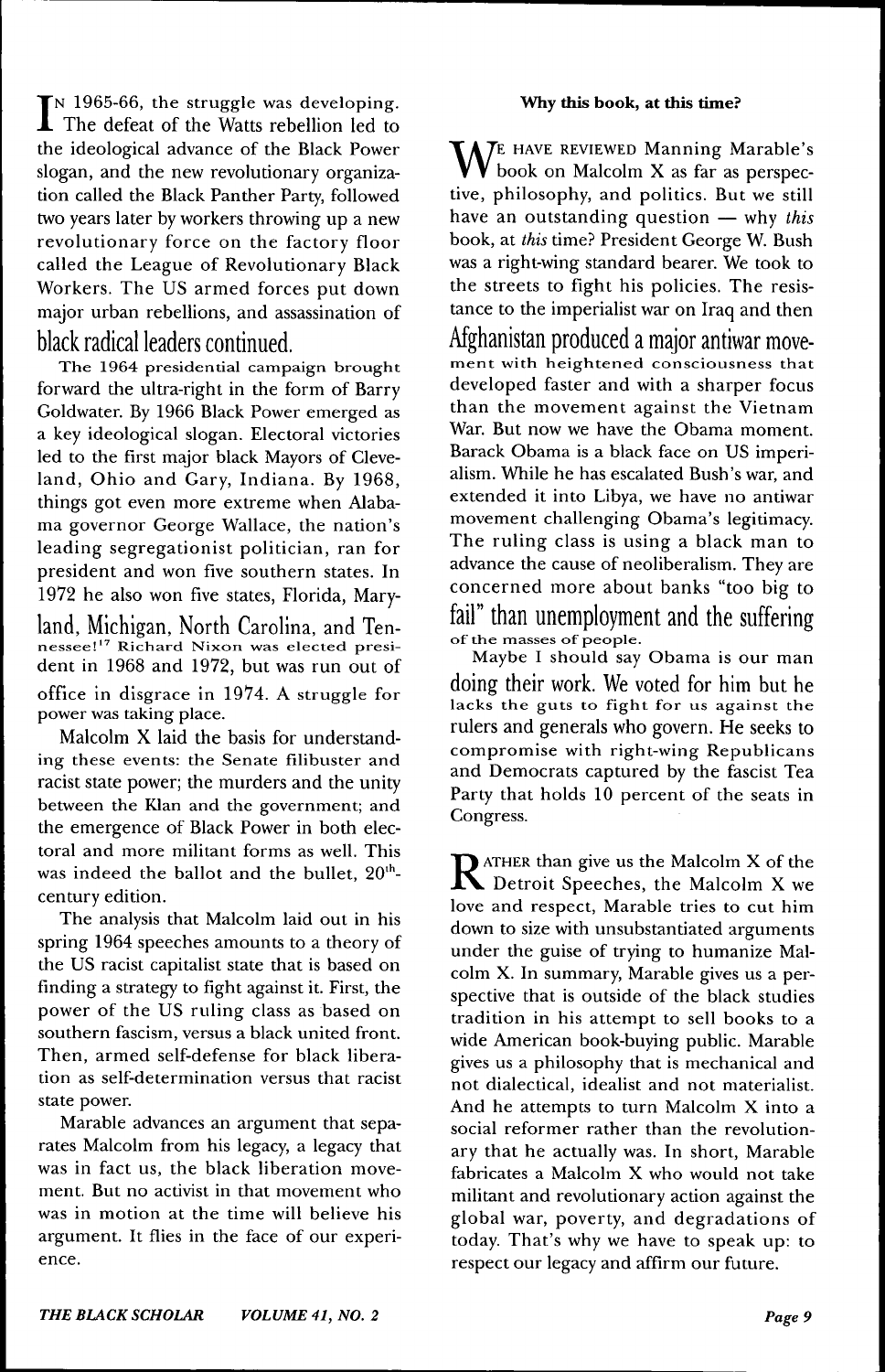#### **Works Cited Endnotes**

- Baker, Houston. *Betrayal: How Black Intellectuals have Abandoned the Ideals of the Civil Rights Era.* New York: Columbia University Press, 2008.
- Clarke, John Henrik, ed. *William Styron's Nat Turner: Ten Black Writers Respond.* Boston: Beacon Press, 1968.
- Cone, James. H. *Martin àf Malcolm àf America: A Dream or a Nightmare? MaryknoU,* NY: Orbis Books, 1991
- Douglass, Frederick. *The Life and Writings of Frederick Douglass, Volume 2.* Philip S. Foner, ed. New York, International Publishers, 1950.
- Duberman, Martin Bauml. *Paul Robeson.* New York: Alfred A. Knopf, 1988.
- Dyson, Michael Eric. / *May Not Get There With You: The True Martin Luther King, Jr.* New York: Free Press, 2000.
- Engels, Frederick. *Anti-Diihring (Herr Eugen Diihring's revolution in science).* Translated by Emile Burns. Moscow: Progress Publishers, 1947. Available at http://www.marxists.org/archive/marx/works/1877 /anti-duhring/.
- Carrow, David J. *Bearing the Cross: Martin Luther King Jr., and the Southern Christian Leadership Conference.* New York: William Morrow & Company, 1986.
- Lee, Spike. *Malcolm X* [movie]. Studio: Largo International/40 Acres & A Mule Filmworks, 1992.
- Marable, Manning. Malcolm X: A Life of Reinvention. New York: Viking, 2011.
- Muhammad, Elijah. How to Eat to Live, Volume 1. Chicago, Muhammad Mosque of Islam No. 2, 1967. Available at http://www.seventhfam.com/temple/books /eattolive\_one/eatlindex.htm.
- Muhammad, Elijah. *How to Eat to Live, Volume 2.* Chicago, Muhammad Mosque of Islam No. 2, 1972. Available at http://www.seventhfam.com/temple/books/ eattolive\_two/eat2index.htm.
- Perry, Bruce. *Malcolm: The Life of a Man Who Changed Black America.* Barrytown, NY: Station Hill Press, 1991.
- Sales, William W., Jr. *From Civil Rights to Black Liberation: Malcolm X and the Organization of Afro-Amencan Unity.* Boston: South End Press. 1994.

Stanford, Maxwell C. "Revolutionary Action Movement (RAM): A Case Study of an Urban Revolutionary Movement in Western Capitalist Society." Master's thesis. Atlanta University, 1986. Available at http://www.ulib.csuohio.edu/research/portals/blac kpower/stanford.pdf.

- Styron, William. *The Confessions of Nat Turner: A Novel.* New York: Random House, 1967.
- Williams, Robert F. *Negroes with Guns.* New York, Marzani & Munsell, 1962.
- Wolfenstein, E. Victor. *The Victims of Democracy : Malcolm X and the Black Revolution.* Berkeley: tJniversity of California Press, 1981.

- 1. This is an anti-Dùhring moment for the black liberation and social revolution forces, as it is a matter of fundamental issues. Eugen Dùhring was a leading German academic who published more than 10 books from the 1860s to the 1880s. He promoted a version of socialism while attacking Karl Marx. (See http://en.wikipedia.org/wiki/Anti-D percentC3 percentBChring). Marable is a leading academic who has published many texts, while following social democracy toward a reformist path and not the Marxist-Leninist tradition for social revolution. Past his book on Malcolm X, we need a review of Marable's entire body of work.
- 2. For a list of reviews see http://tinyurl.com/100reviews.
- 3. See http://www.brothermalcolm.net/2003/aamx/ index.html.
- 4. See http://www.brotbermalcolm.net/sections/malcolm/index.html.
- 5. See http://www.nypl.org/archives/4078.
- 6. See http://en.wikipedia.org/wiki/Bill\_Epton.
- 7. See http://www.brothermalcolm.net/sections/haley/ haleyestatemx.html.
- 8. See http://www.thetruthtoledo.com/story/2011/ 052511/reed.htm.
- 9. See http://www.chicagodefendercom/article-8667 early-nation-of-islam-documents-found-indetroit.html.
- 10. See http://www.marxists.org/archive/marx/works/ 1859/critique-pol-economy/preface-abs.htm.
- 11. Especially in Los Angeles. See http://www.flickr.com/ photos/24756454@N00/296103239/.
- 12. See http://www.brothermalcolm.net/aug04 index.html.
- 13. Compare Wikipedia's descriptions of each meeting: http://en.wikipedia.org/wiki/World\_Conference\_a gainst\_Racism\_2001 and http://en.wikipedia.org/ wiki/Asian percentE2 percent80 percent93African\_ Conference.
- 14. Available at http://tinyurl.com/decl-of-ind.
- 15. See http://en,wikipedia,org/wiki/Robert\_r,\_ Williams.
- 16. See http://en.wikipedia.org/wiki/Deacons\_for\_ Defense\_and\_Justice.
- 17. Pearson, Richard. "Former Ala. Gov. George C. Wallace Dies" *Washington Post,* Al, Monday, September 14, 1998. bttp://www.washingtonpost.com/wpsrv/politics/daily/sept98/wallace.htm.